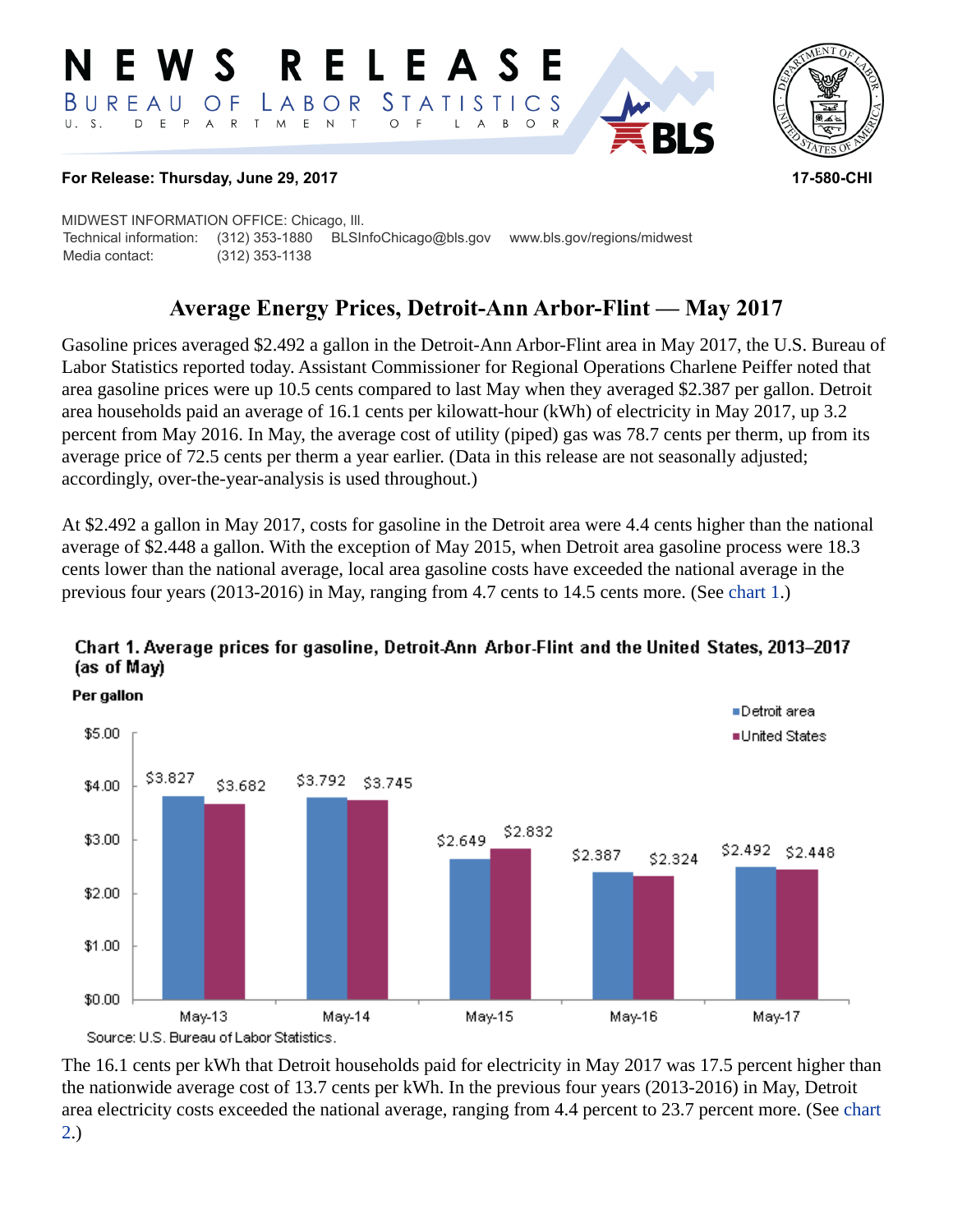

<span id="page-1-0"></span>Chart 2. Average prices for electricity, Detroit-Ann Arbor-Flint and the United States, 2013–2017 (as of May)

Prices paid by Detroit area consumers for utility (piped) gas, commonly referred to as natural gas, were 78.7 cents per therm in May 2017, 24.0 percent below the national average of \$1.036 per therm. In the previous four years (2013-2016) in May, Detroit area utility (piped) gas costs were lower than the national average, ranging from 15.5 percent to 20.6 percent less. (See [chart 3.](#page-1-1))



<span id="page-1-1"></span>Chart 3. Average prices for utility (piped) gas, Detroit-Ann Arbor-Flint and the United States, 2013-2017 (as of May) ■Detroit area

The **Detroit-Ann Arbor-Flint, Mich.** consolidated area covered in this release is comprised of Genesee, Lapeer, Lenawee, Livingston, Macomb, Monroe, Oakland, St. Clair, Washtenaw, and Wayne Counties in Michigan.

Historical average energy prices for the U.S. and select metropolitan areas are available at [www.bls.gov/](https://www.bls.gov/regions/midwest/data/averageenergyprices_selectedareas_table.htm) [regions/midwest/data/averageenergyprices\\_selectedareas\\_table.htm.](https://www.bls.gov/regions/midwest/data/averageenergyprices_selectedareas_table.htm)

Source: U.S. Bureau of Labor Statistics.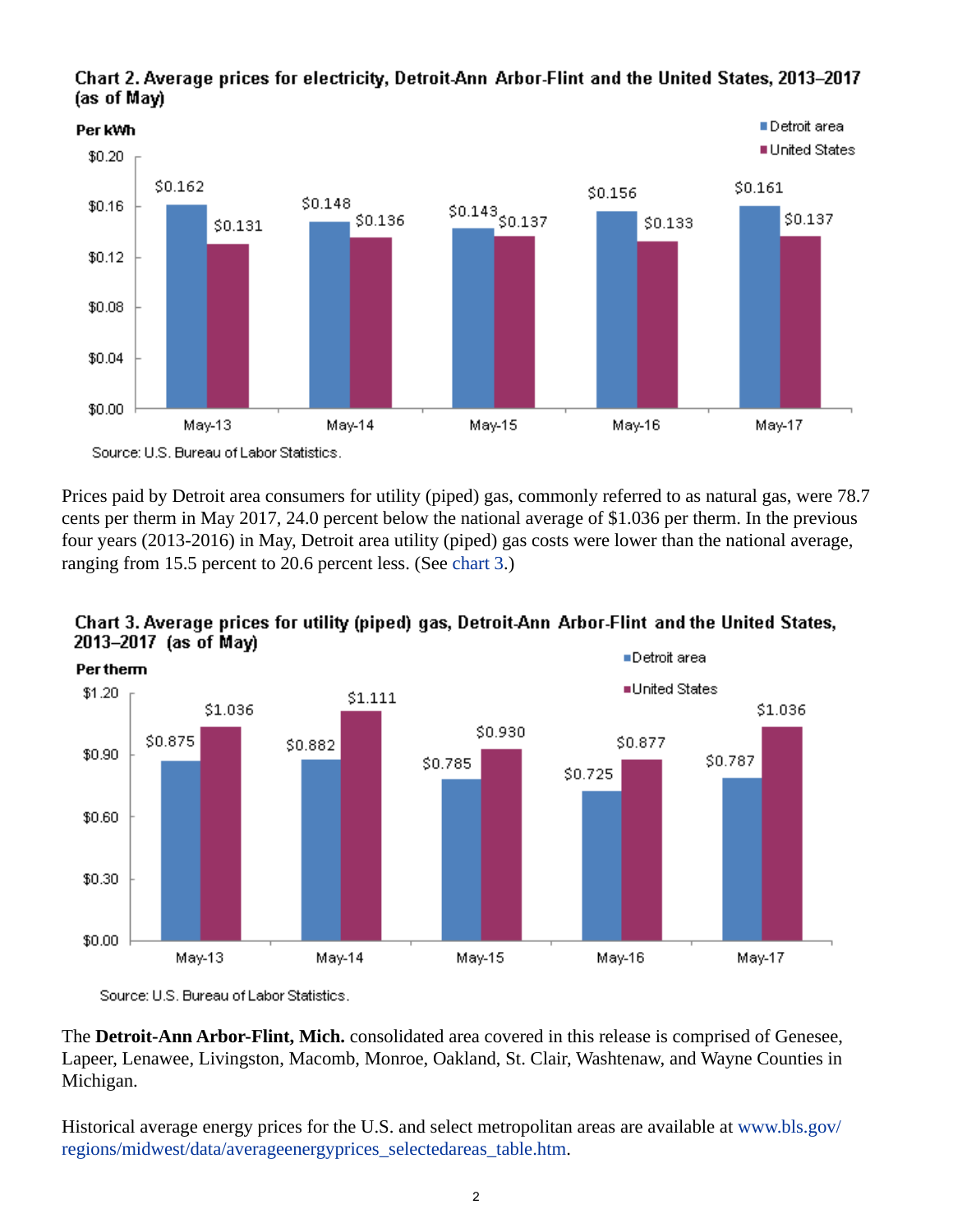#### **The Consumer Price Index for June 2017 is scheduled to be released on Friday, July 14, 2017.**

## **Technical Note**

Average prices are estimated from Consumer Price Index (CPI) data for selected commodity series to support the research and analytic needs of CPI data users. Average prices for electricity, utility (piped) gas, and gasoline are published monthly for the U.S. city average, the 4 regions, the 3 population size classes, 10 region/size-class cross-classifications, and the 14 largest local index areas. For electricity, average prices per kilowatt-hour (kWh) are published. For utility (piped) gas, average prices per therm are published. For gasoline, the average price per gallon is published. Average prices for commonly available grades of gasoline are published as well as the average price across all grades.

All eligible prices are converted to a price per normalized quantity. These prices are then used to estimate a price for a defined fixed quantity. The average price per kilowatt-hour represents the total bill divided by the kilowatt-hour usage. The total bill is the sum of all items applicable to all consumers appearing on an electricity bill including, but not limited to, variable rates per kWh, fixed costs, taxes, surcharges, and credits. This calculation also applies to the average price per therm for utility (piped) gas.

Information from this release will be made available to sensory impaired individuals upon request. Voice phone: 202-691-5200, Federal Relay Services: 800-877-8339.